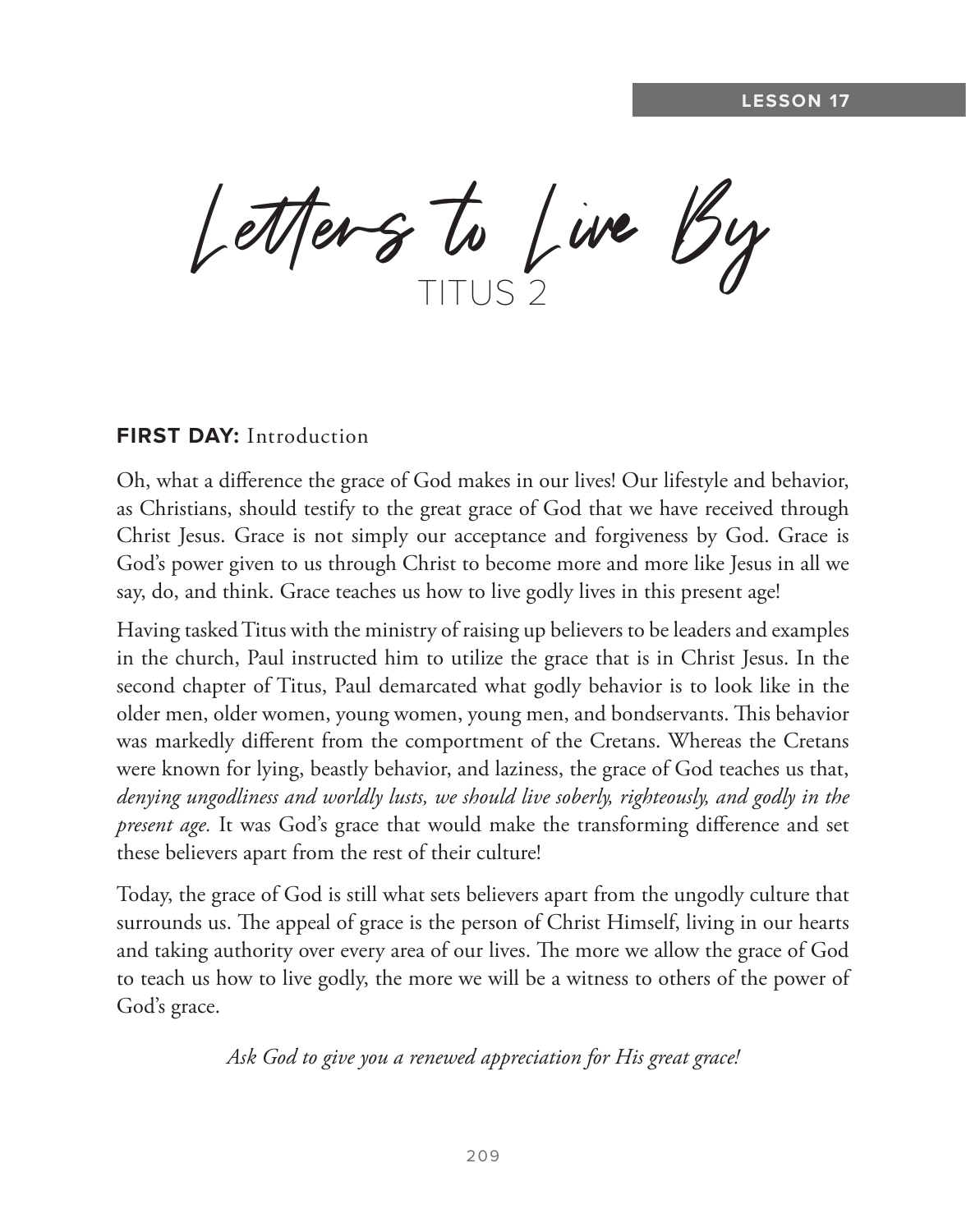TITUS

#### **FOOD FOR THOUGHT**

Paul used the Greek word *hygiaino* in describing doctrine. This is the word from which we get the English word hygienic. It means pure, healthy, free from errors, strong.

## **SECOND DAY:** Read Titus 2:1–5

- 1. Recall that in Titus 1:10–16, Paul described those in Crete as *insubordinate, idle talkers*, *deceivers*, *liars*, *evil beasts*, *lazy gluttons*. He said that *they profess to know God but in works they deny Him, being abominable, disobedient, and disqualified for every good work*. In contrast to this classic Cretan behavior, what was Titus to *speak*? Titus 2:1
	- a. The word *proper* can be translated as *appropriate* and *befitting*. Link this with Ephesians 4:1 and share your thoughts.
		- (1) Why do you think it is essential that the words and actions of believers are befitting to what they profess?
- 2. Paul then gave Titus a series of directives for various groups of believers, beginning with *older men*. Use Titus 2:2 to note why the following qualities are essential for godly *older men*:
	- a. *Sober* (abstaining from wine, or at least from immoderate use)
		- (1) According to Ephesians 5:18, what is the superior alternative?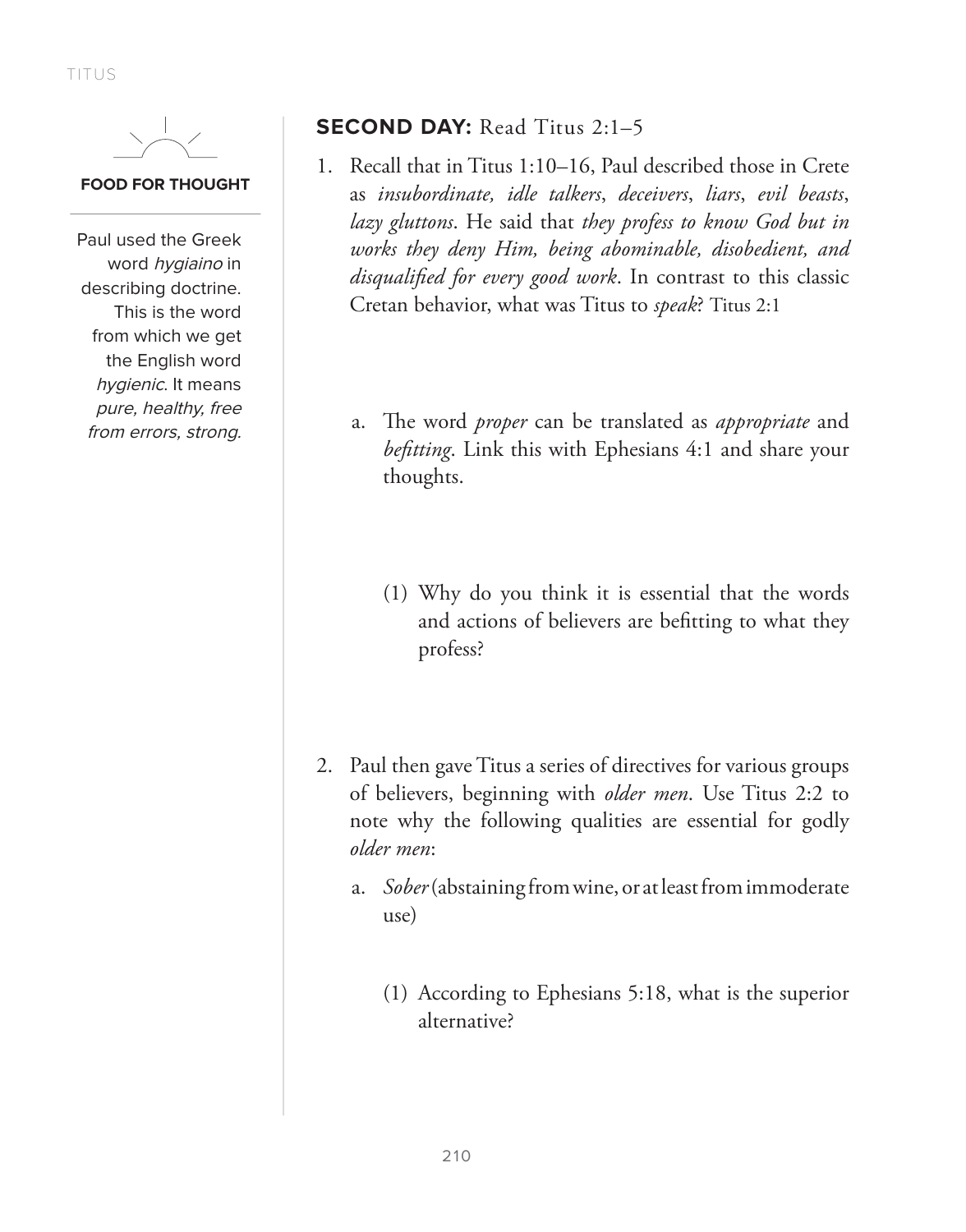**FOOD FOR THOUGHT**

The Greek word for slanderer is diabolos, which means *false* accuser. It is the same word used to refer to the devil.

- b. *Reverent* (dignified, honorable)
- c. *Temperate* (self-controlled)
- d. *Sound* (strong) *in faith, in love, in patience*
- 3. Paul *likewise* addressed the *older women*. Use Titus 2:3 to fill in the following chart:

| <b>ESSENTIAL QUALITY</b>                      | <b>DEFINITION</b> | <b>APPLICATION</b> |
|-----------------------------------------------|-------------------|--------------------|
| Reverent in behavior<br>(reflecting holiness) |                   |                    |
| Not slanderers                                |                   |                    |
| Not given to much wine                        |                   |                    |
| Teachers of good things                       |                   |                    |

- 4. In Titus 2:4–5a, Paul cited certain things the *older women* were to *admonish* the *young women* to do. The word used here for *admonish* (*sophronizo*) is only used once in the Bible and means *to restore one to his senses, moderate, control, curb, disciple, hold one to his duty,* or *exhort earnestly.* Use this list to note and comment on what the *older women* were to *admonish* them in:
	- a. Their family relationships



#### **FOOD FOR THOUGHT**

Obedience to husbands refers to the biblical order of submission, not a show of oppression or superiority (see Ephesians 5:22 and Colossians 3:18).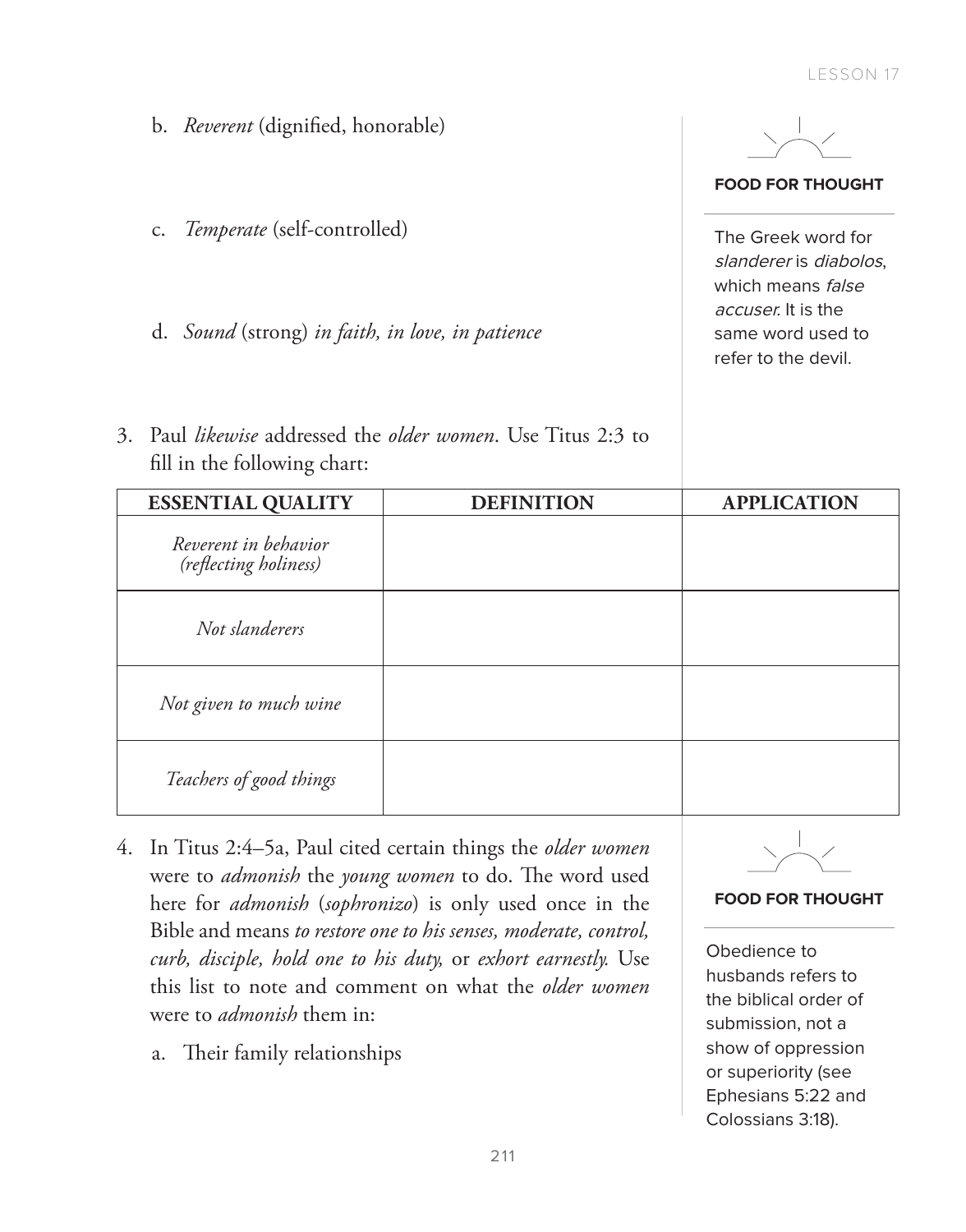TITUS



#### **FOOD FOR THOUGHT**

The Greek term for homemaker is oikourgos, and speaks of caring for or keeping the home. Paul was not saying that women could not work outside the home, but simply that caring for their home and family should be their priority.

## **FOOD FOR THOUGHT**

Many of these same admonitions that Paul instructed the older women to teach (Titus 2:4–5a) can also be found in Proverbs 31:10–31.

**FOOD FOR THOUGHT**

One of the strongest forces for spiritual ministry in the local church lies with the older believers.1 –Warren Wiersbe

- b. Their attitudes
	- (1) Link this with 1 Peter 3:1–6. What do you see?
- c. Their responsibilities
- 5. According to Titus 2:5b, why were the *young women* to heed these exhortations?
	- a. What does this convey about the ultimate purpose of Paul's directives?
	- b. What connection do you see between the family and our Christian witness?

- 6. How do you see the behaviors Paul listed as befitting *sound doctrine*?
- 7. Take a moment to pray for the *older men* and *older women* in your church.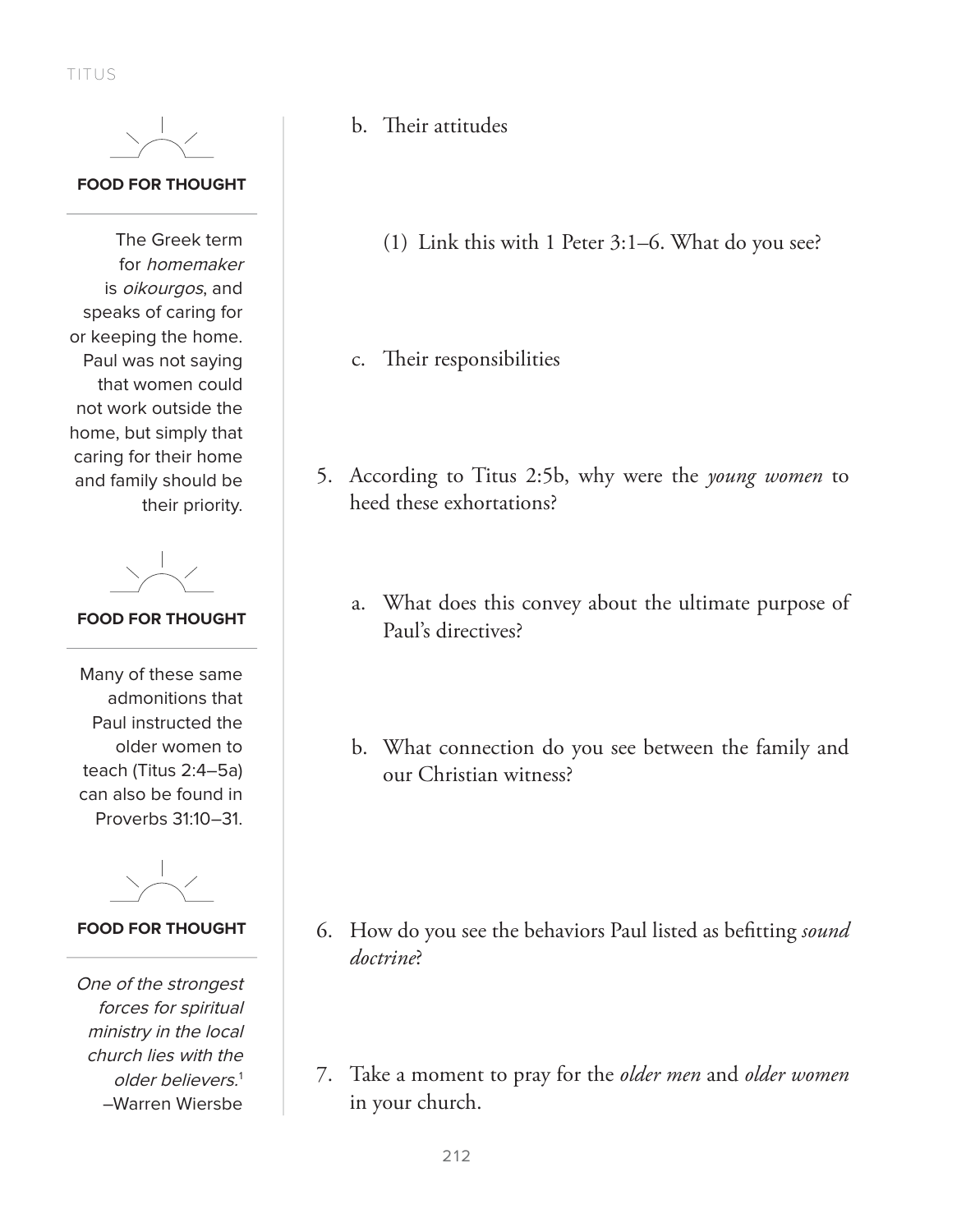## **THIRD DAY: Read Titus 2:6-8**

- 1. As Paul continued his directives to Titus, he addressed the *young men*. They were *likewise* to heed Paul's previous exhortations, but also were to be *sober-minded*. The Greek word used here means *to curb one's passions*. The Living Bible renders this, *behave carefully, taking life seriously*. Why is this instruction particularly important for *young men*? Titus 2:6
- 2. Paul then urged Titus, as a young man himself, to be an example to the others. Use Titus 2:7–8a to note and comment on the example Titus was to be in terms of:
	- a. His *works* (verse 7a)
		- (1) Link this with 1 Peter 2:12 to remark on the importance of this in Titus's ministry.

- b. His *doctrine* (verse 7b)
	- (1) One of the many essential aspects of *doctrine* is teaching. Comment on the importance of these qualities in the teaching of God's Word.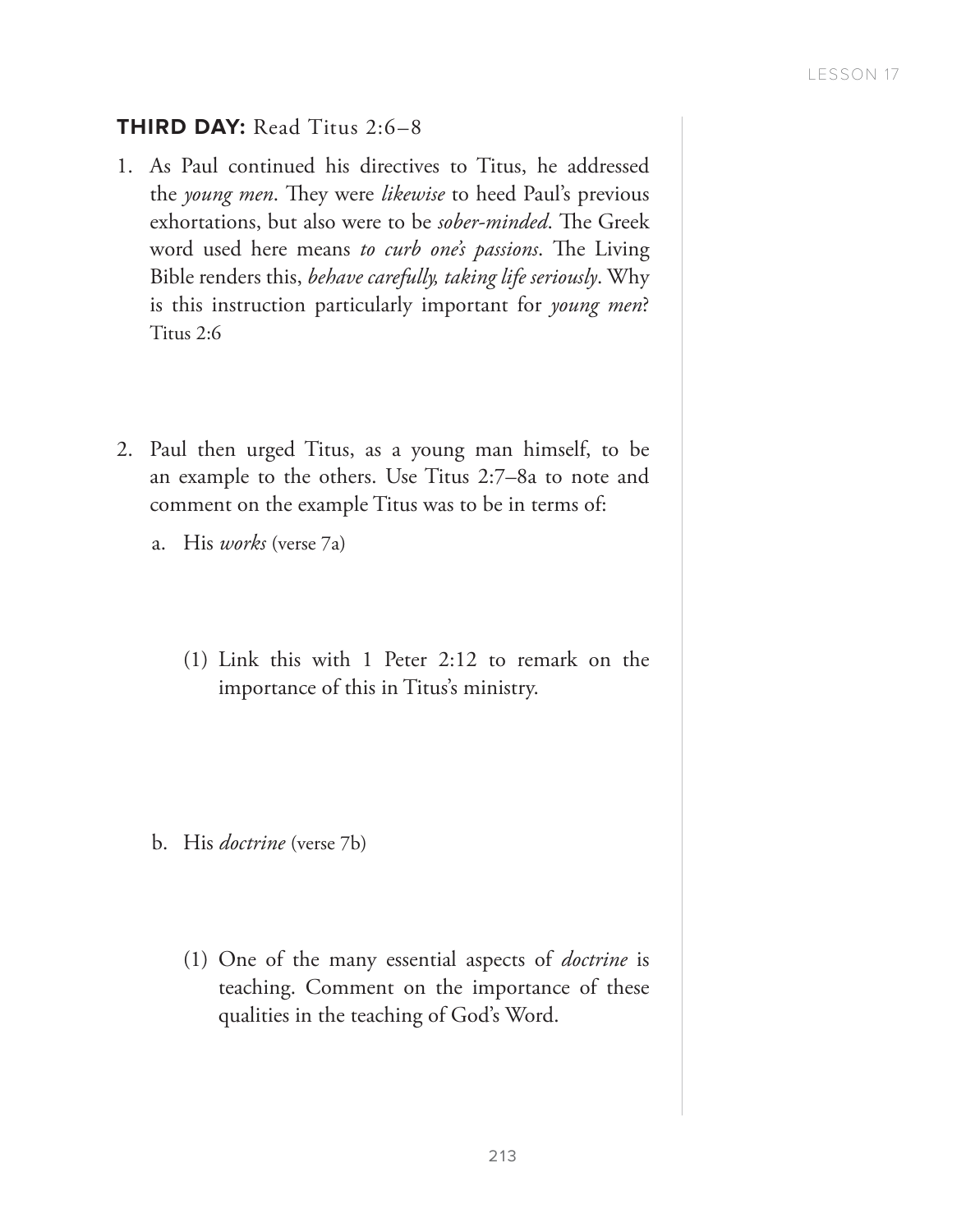- c. His *speech* (verse 8a)
	- (1) Link this with the following Scriptures and share your thoughts:
		- (a) Proverbs 15:4

(b) Ephesians 4:29

(c) Colossians 4:6

- 3. According to Titus 2:8b, observe the result of such godly behavior and link this with 1 Peter 3:15–16. Share your thoughts.
	- a. How does this speak to you concerning your Christian witness?
- 4. Although Paul was specifically addressing Titus and the *young men*, these directives are proper for all believers. Which of these do you find the most challenging?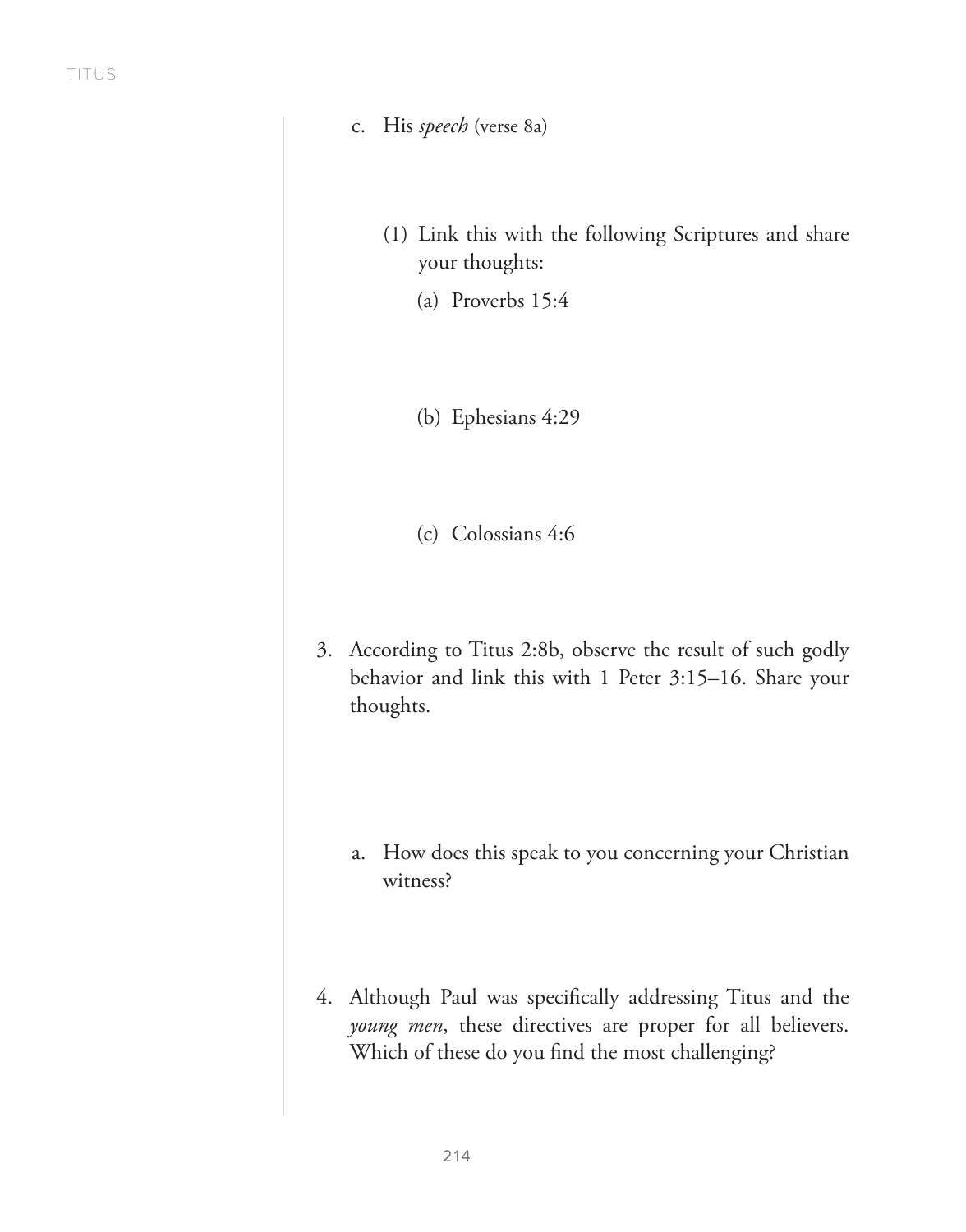# **FOURTH DAY:** Read Titus 2:9–10

- 1. The final group Paul addressed in his directives to Titus was *bondservants*. Use Titus 2:9–10a to record these directives below:
	- a. *To be \_\_\_\_\_\_\_\_\_\_\_\_\_\_\_\_\_\_\_\_\_\_\_\_\_\_\_\_\_\_\_\_\_\_\_\_\_*
	- b. *To be \_\_\_\_\_\_\_\_\_\_\_\_\_\_\_\_\_\_\_\_\_\_\_\_\_\_\_\_\_\_\_\_\_\_\_\_\_*
	- c. *Not \_\_\_\_\_\_\_\_\_\_\_\_\_\_\_\_\_\_\_\_\_\_\_\_\_\_\_\_\_\_\_\_\_\_\_\_\_\_*
	- d. *Not \_\_\_\_\_\_\_\_\_\_ but showing \_\_\_\_ \_\_\_\_\_\_ \_\_\_\_\_\_\_\_*
		- (1) How would heeding Paul's instruction to show *all good fidelity* (trustworthiness and faithfulness) make Christian *bondservants* outstanding?
		- (2) Link these exhortations with Colossians 3:22–24. What present applications do you see for your life?
- 2. According to Titus 2:10b (NLT): *Show themselves to be entirely trustworthy and good. Then they will make the teaching about God our Savior attractive in every way*. The word translated *attractive* (*adorn)* is the Greek word *kosmeo*. It was used of arranging jewels in order to show off their beauty. What *teaching* (*doctrine)* is showcased by godly behavior?



**FOOD FOR THOUGHT**

The Bible does not support slavery, but accepts it as a base reality in a broken world. The slavery of Bible times was not aimed at one ethnicity; any race of people could be slaves. During Paul's time, the majority of the population were slaves. Albeit, slaves in Roman times were more akin to employees today, only with very few human rights.

#### **FOOD FOR THOUGHT**

The Greek word for pilfering implies not only theft, but also embezzling. It is the same word used for the sin of Ananias and Sapphira in Acts 5:1–5.

Pilfering was so common in the ancient world that sometimes the words servant and thief were used interchangeably.<sup>2</sup> –David Guzik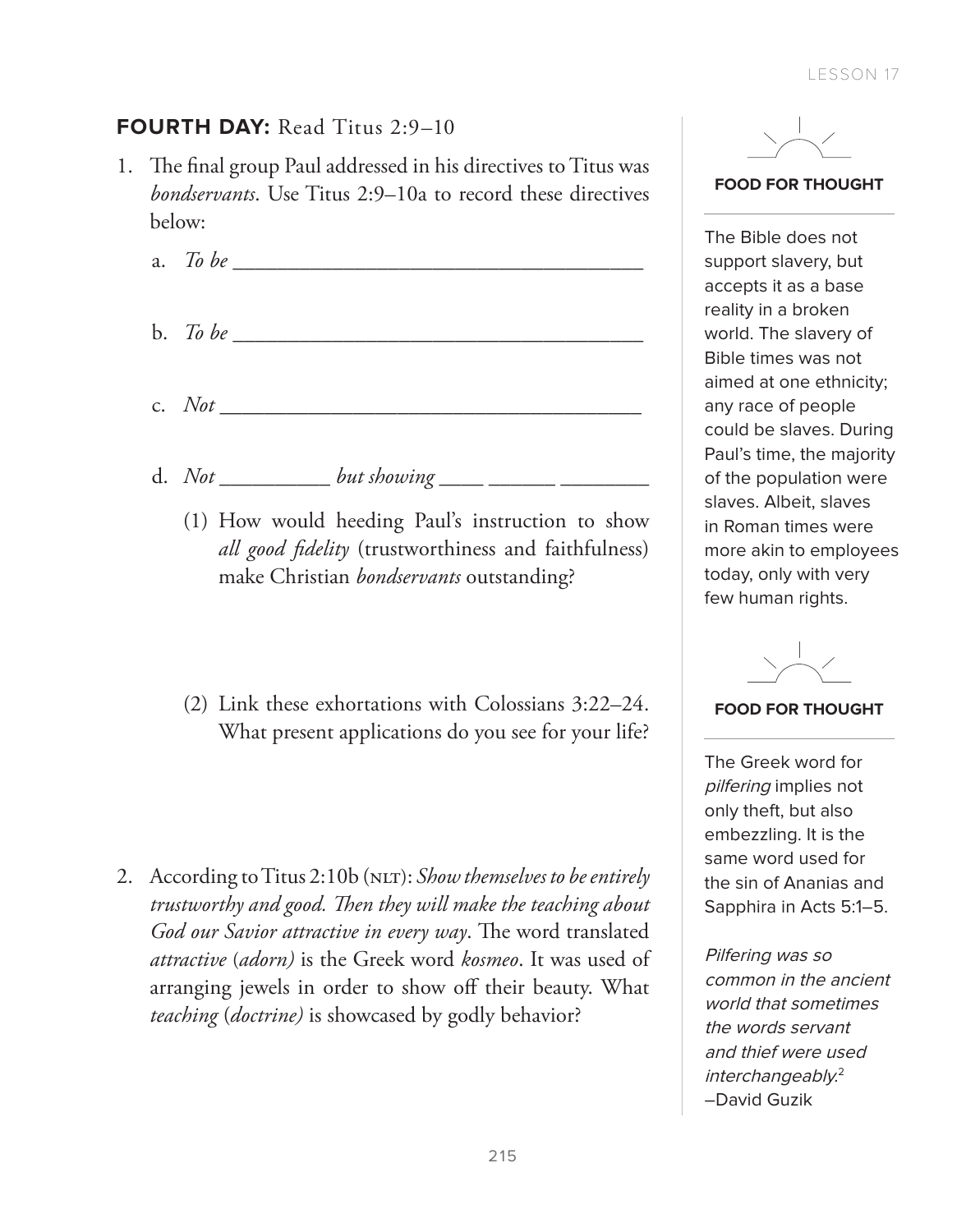- a. Paul invoked the phrase *all things* twice in this chapter (Titus 2:7, 10). What does this phrase convey to you about the effect of the gospel in your life?
- 3. From your study today, how has the significance of your personal witness been elevated? See also 2 Corinthians 2:14–15.

# **FIFTH DAY:** Read Titus 2:11–15

- 1. Paul closed this portion of his letter by reminding Titus of *the grace of God*. Use Titus 2:11–12 to answer the following:
	- a. What does God's *grace* bring to us? (verse 11a)
		- (1) Connect this with the following verses to comment on what God's grace has brought:
			- (a) Romans 5:15, 20–21
			- (b) Ephesians 1:6–7
			- (c) 2 Timothy 1:9–10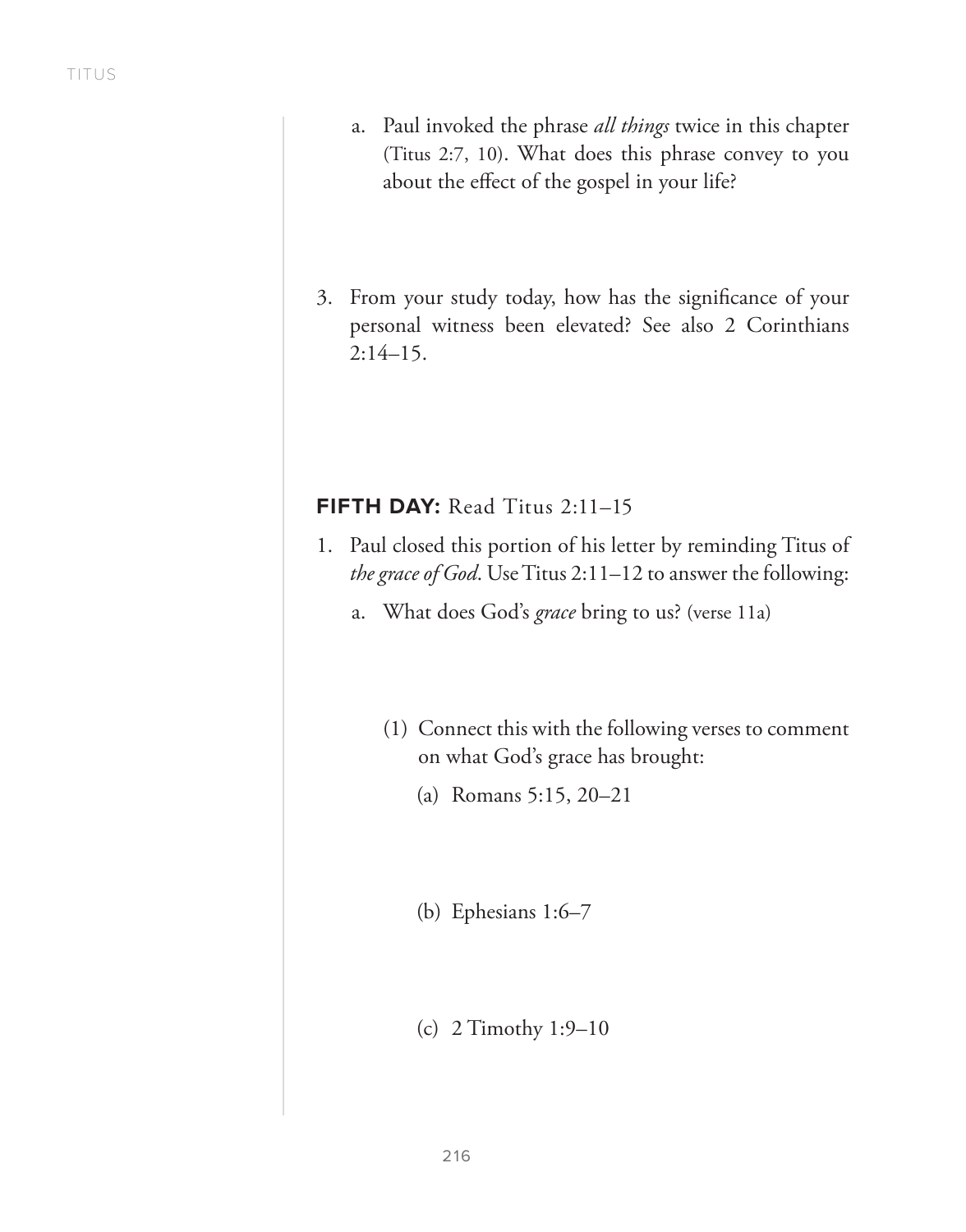- b. To whom has God's grace *appeared* ? (verse 11b)
	- (1) Link this with John 1:9–14. What do you see?
- c. What does God's grace teach (*train or discipline*) us to deny? (verse 12a)
	- (1) Link this with Romans 6:13–14. Why is it essential to know this aspect of God's grace?

d. How does God's grace teach us to *live*? (verse 12b)

- (1) Why do you think such behavior is crucial *in the present age*?
- 2. The word *looking* in Greek implies an eagerness with great anticipation. What two things are believers to be *looking for?*  Titus 2:13

a.

b.

## **FOOD FOR THOUGHT**

We are taught by … the grace of God to live soberly, as regards our personal life; righteously, in relation to others; godly, in our attitude towards God.<sup>3</sup> –F. B. Meyer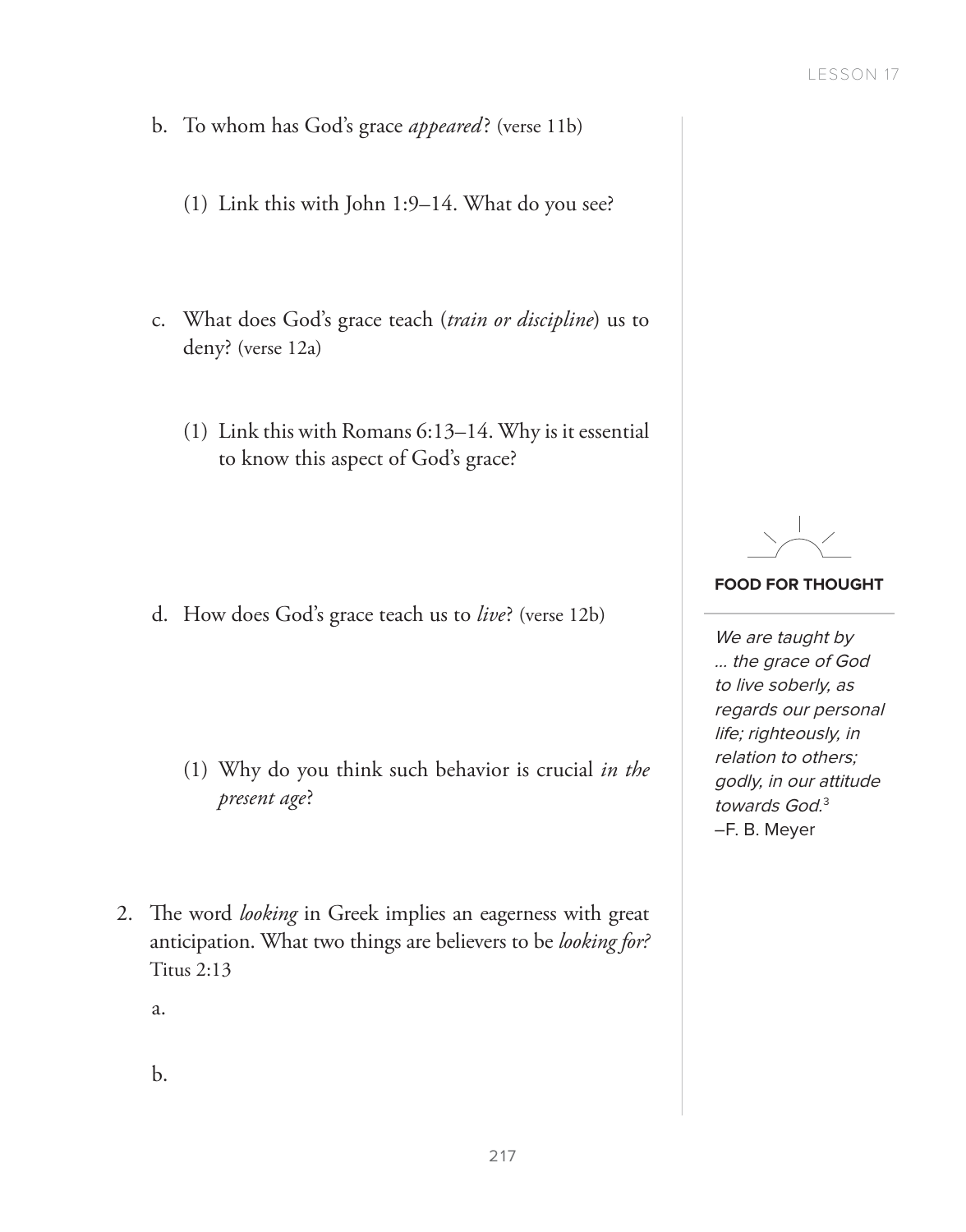TITUS



## **FOOD FOR THOUGHT**

Bible scholars agree that the phrase our great God and Savior Jesus Christ is the clearest declaration in the New Testament of the deity of Jesus.

- (1) How is this description a catalyst to you for godly living?
- 3. In Titus 2:14 Paul described what Jesus has done for us as believers. Share what speaks to you from the following statements:
	- a. *Gave Himself for us*
	- b. Redeemed *us from every lawless deed*
	- c. Purified *for Himself His own special people*
		- (1) Bible scholars have noted that the word *special* used here means *reserved for*, and referred to the part of the spoils in battle that a king would set apart for himself. How does this speak to you?

(2) Why do you think being *zealous for good works* is an appropriate response to these things?